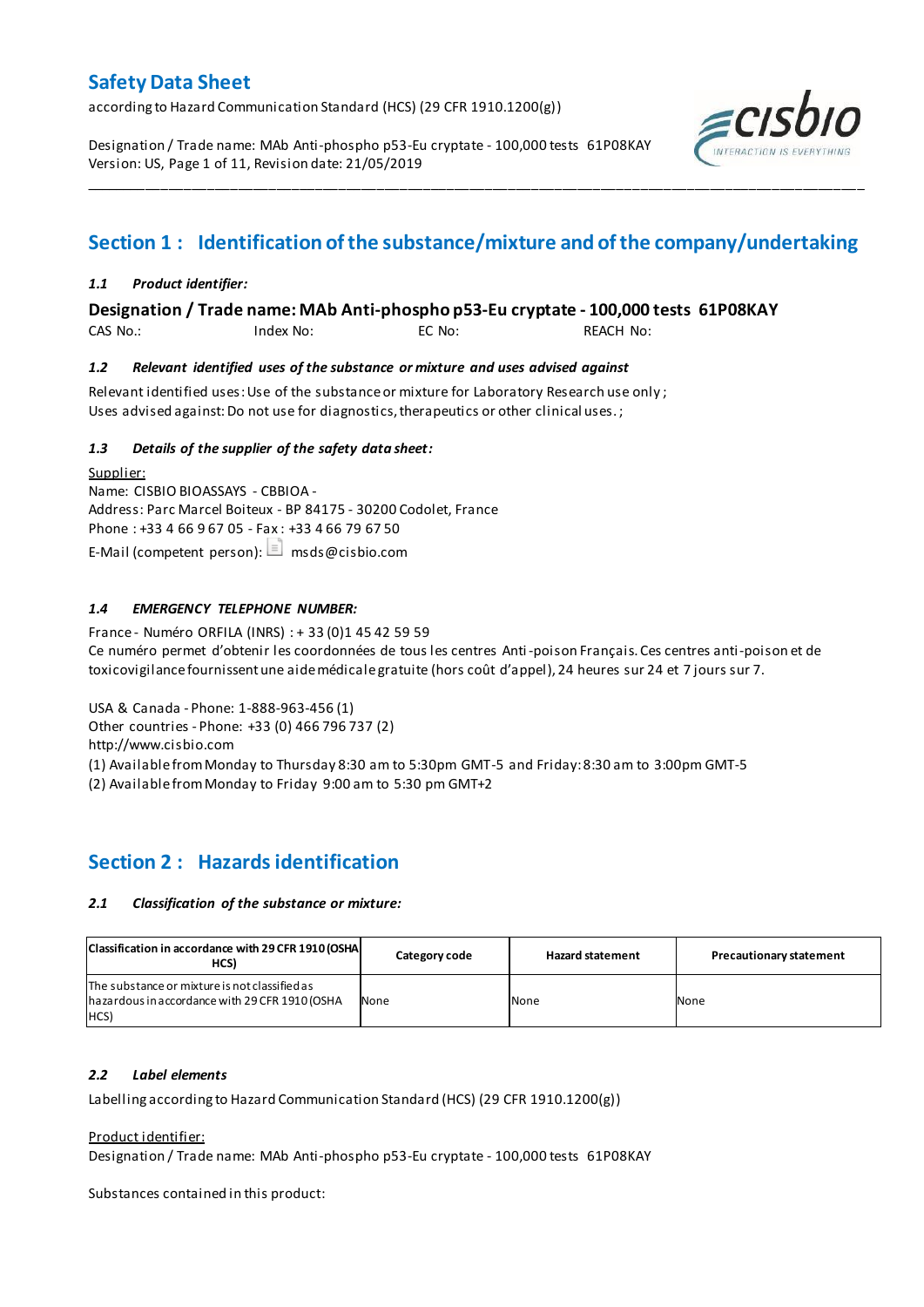according to Hazard Communication Standard (HCS) (29 CFR 1910.1200(g))

Designation / Trade name: MAb Anti-phospho p53-Eu cryptate - 100,000 tests 61P08KAY Version: US, Page 2 of 11, Revision date: 21/05/2019



Hazard pictograms

Signal word:

Hazard and precautionary statements:

#### *2.3 Other hazards*

The mixture does not contain substances classified as 'Substances of Very High Concern' (SVHC) >= 0.1% published by the European CHemicals Agency (ECHA) under article 57 of REACH. The mixture satisfies neither the PBT nor the vPvB criteria for mixtures in accordance with annexe XIII of the REACH regulations EC 1907/2006. ;

\_\_\_\_\_\_\_\_\_\_\_\_\_\_\_\_\_\_\_\_\_\_\_\_\_\_\_\_\_\_\_\_\_\_\_\_\_\_\_\_\_\_\_\_\_\_\_\_\_\_\_\_\_\_\_\_\_\_\_\_\_\_\_\_\_\_\_\_\_\_\_\_\_\_\_\_\_\_\_\_\_\_\_\_\_\_\_\_\_\_\_\_\_\_\_\_\_\_\_\_\_

Adverse human health effects: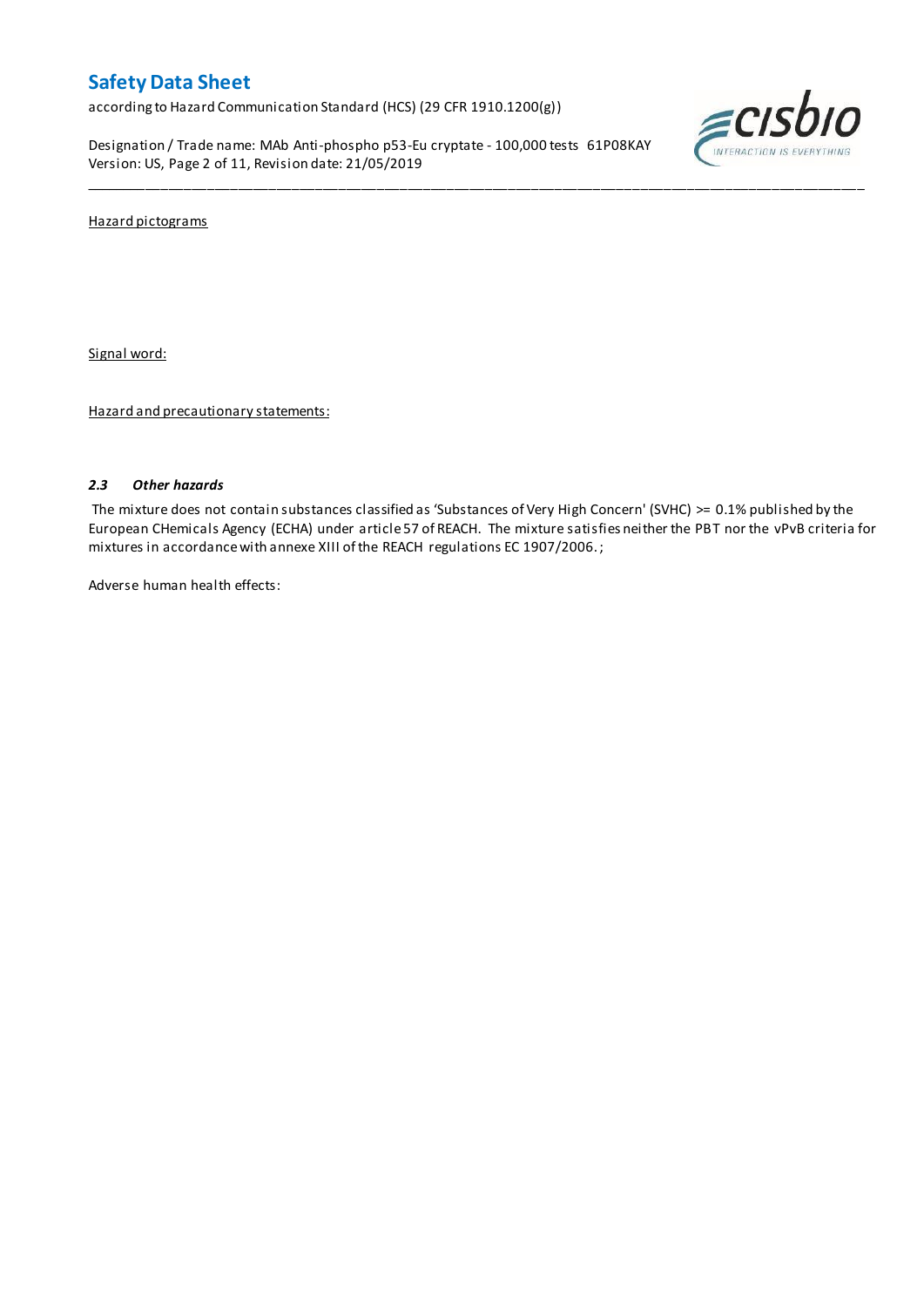according to Hazard Communication Standard (HCS) (29 CFR 1910.1200(g))

Designation / Trade name: MAb Anti-phospho p53-Eu cryptate - 100,000 tests 61P08KAY Version: US, Page 3 of 11, Revision date: 21/05/2019



## **Section 3 : Composition/information on ingredients**

#### *3.2 Mixtures*

Hazardous ingredients:

| Substance name                                                                           | $CASn^{\circ}$ | Index $n^{\circ}$ | EC n <sup>o</sup> | Classification in accordance with 29 CFR Concentration<br><b>1910 (OSHA HCS)</b> | (%)     | <b>SCL</b> | M-factor |
|------------------------------------------------------------------------------------------|----------------|-------------------|-------------------|----------------------------------------------------------------------------------|---------|------------|----------|
| $4-(2-$<br>$[hydroxyethyl]$ piperazin $\bigg  7365-45-9$<br>1-ylethanesulphonic<br>lacid |                |                   | 230-907-9         |                                                                                  | $< 3\%$ |            |          |

\_\_\_\_\_\_\_\_\_\_\_\_\_\_\_\_\_\_\_\_\_\_\_\_\_\_\_\_\_\_\_\_\_\_\_\_\_\_\_\_\_\_\_\_\_\_\_\_\_\_\_\_\_\_\_\_\_\_\_\_\_\_\_\_\_\_\_\_\_\_\_\_\_\_\_\_\_\_\_\_\_\_\_\_\_\_\_\_\_\_\_\_\_\_\_\_\_\_\_\_\_

Additional information:

Full text of H- and EUH-phrases: see SECTION 16.

### **Section 4 : First aid measures**

#### *4.1 Description of first aid measures*

**General information**: Do not leave affected person unattended. ;

Following inhalation: In case of respiratory tract irritation, consult a physician. ;

**Following skin contact**:After contact with skin, wash immediately with water ;

**Following eye contact**: After contact with the eyes, rinse with water with the eyelids open for a sufficient length of time,

then consult an ophthalmologist immediately. ;

**Following ingestion**: Do NOT induce vomiting. ;

**Self-protection of the first aider**:

#### *4.2 Most important symptoms and effects, both acute and delayed*

Symptoms: No known symptoms to date. ; Effects:

#### *4.3 Indication of any immediate medical attention and special treatment needed*

Notes for the doctor:

## **Section 5 : Firefighting measures**

#### *5.1 Extinguishing media:*

Suitable extinguishing media: This product is not flammable. Use extinguishing agent suitable for type of surrounding fire ;

#### *5.2 Special hazards arising from the substance or mixture*

Hazardous combustion products:/

#### *5.3 Advice for fire-fighters*

Wear Protective clothing. ; Additional information: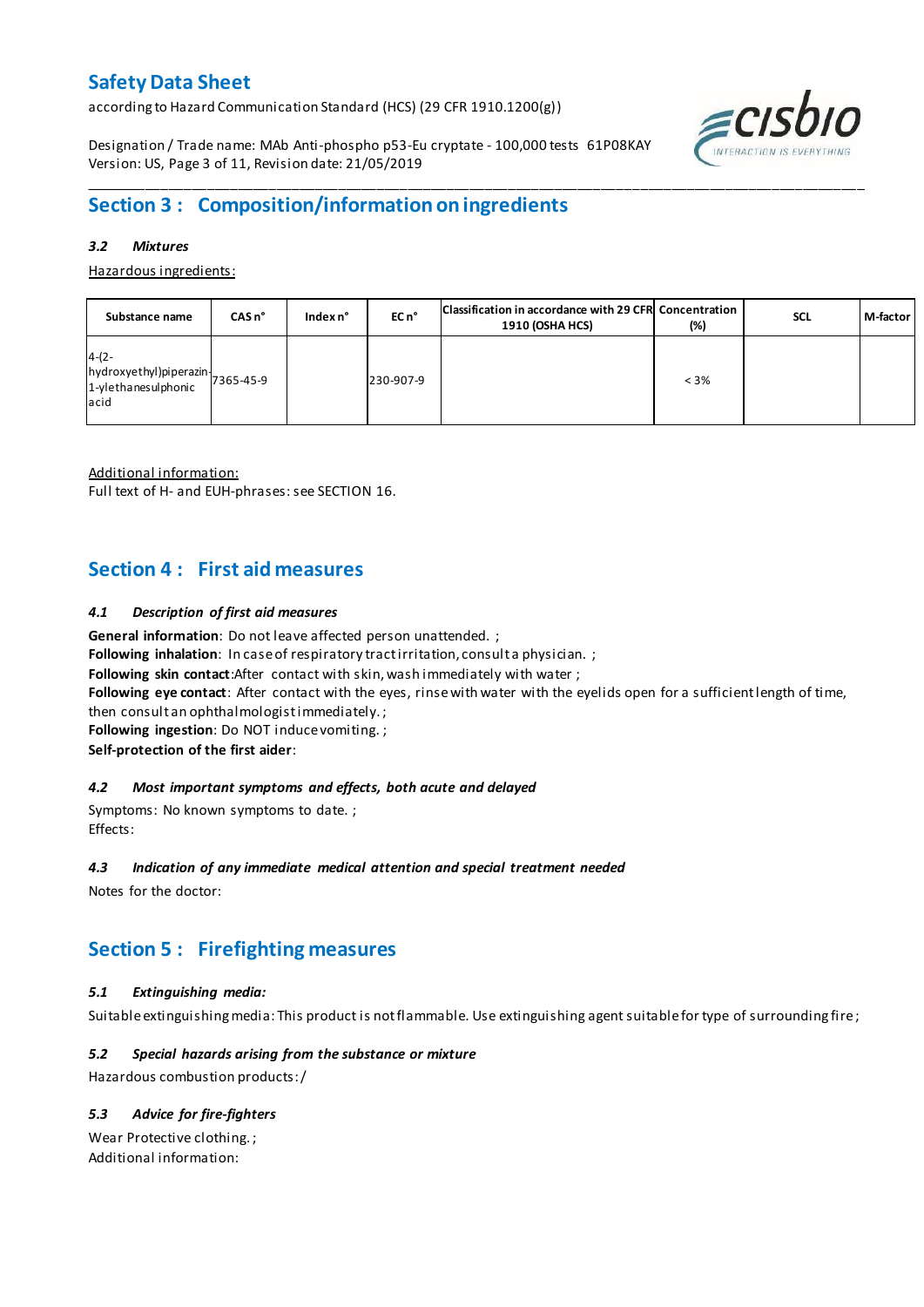according to Hazard Communication Standard (HCS) (29 CFR 1910.1200(g))

Designation / Trade name: MAb Anti-phospho p53-Eu cryptate - 100,000 tests 61P08KAY Version: US, Page 4 of 11, Revision date: 21/05/2019

\_\_\_\_\_\_\_\_\_\_\_\_\_\_\_\_\_\_\_\_\_\_\_\_\_\_\_\_\_\_\_\_\_\_\_\_\_\_\_\_\_\_\_\_\_\_\_\_\_\_\_\_\_\_\_\_\_\_\_\_\_\_\_\_\_\_\_\_\_\_\_\_\_\_\_\_\_\_\_\_\_\_\_\_\_\_\_\_\_\_\_\_\_\_\_\_\_\_\_\_\_



### **Section 6 : Accidental release measures**

#### *6.1 Personal precautions, protective equipment and emergency procedures*

Emergency procedures: Provide adequate ventilation. ;

#### *6.2 Environmental precautions*

Do not allow to enter into surface water or drains. ;

#### *6.3 Methods and material for containment and cleaning up*

For cleaning up: Suitable material for taking up: Absorbing material, organic ; Other information:

#### *6.4 Reference to other sections*

Additional information:

### **Section 7 : Handling and storage**

#### *7.1 Precautions for safe handling*

Protective measures: Advice on safe handling: Avoid contact with skin, eyes and clothes.; Fire preventions:

Do not eat, drink or smoke in areas where reagents are handled. ; Advice on general occupational hygiene: Handle in accordance with good industrial hygiene and safety practice;

#### *7.2 Conditions for safe storage, including any incompatibilities*

Requirements for storage rooms and vessels: Keep container tightly closed.; Hints on storage assembly: Materials to avoid: Further information on storage conditions:

#### *7.3 Specific end uses:*

Recommendations on specific end uses: Observe technical data sheet. ;

## **Section 8 : Exposure controls/personal protection**

#### *8.1 Control parameters*

Preliminary remark:

- 8.1.1 Occupational exposure limits:
	- OSHA (USA)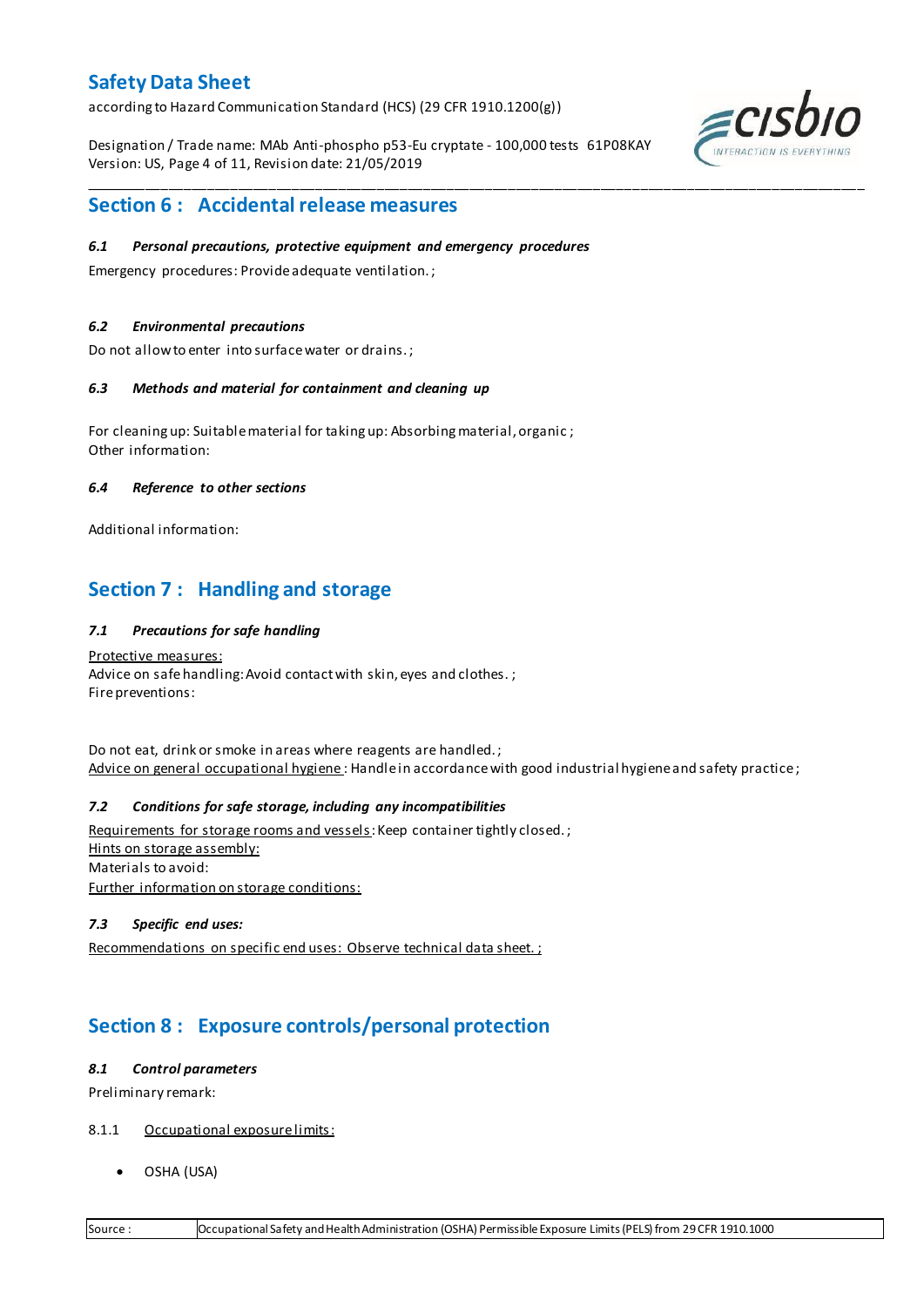according to Hazard Communication Standard (HCS) (29 CFR 1910.1200(g))

Designation / Trade name: MAb Anti-phospho p53-Eu cryptate - 100,000 tests 61P08KAY Version: US, Page 5 of 11, Revision date: 21/05/2019



| Substance                         | EC-No. | <b>CAS-No</b> | <b>OSHA Permissible</b><br>8-hour TWA (ppm) | <b>OSHA Permissible</b><br>Exposure Limit (PEL) Exposure Limit (PEL) 8-<br>hour TWA (mg/m3) | <b>OSHA Permissible</b><br><b>Exposure Limit (PEL)</b><br>STEL (ppm) | <b>OSHA Permissible</b><br><b>Exposure Limit (PEL)</b><br>STEL (mg/m3) |
|-----------------------------------|--------|---------------|---------------------------------------------|---------------------------------------------------------------------------------------------|----------------------------------------------------------------------|------------------------------------------------------------------------|
| 7365-45-9/230-907-230-907-9<br>١q |        | 7365-45-9     |                                             |                                                                                             |                                                                      |                                                                        |

| Source :                            | TRGS 903, November 2015, BAuA |               |            |           |
|-------------------------------------|-------------------------------|---------------|------------|-----------|
| Substance                           | EC-No.                        | <b>CAS-No</b> | BGW(mg/m3) | BGW (ppm) |
| 7365-45-9 / 230-907 230-907-9<br>19 |                               | 7365-45-9     |            |           |

#### 8.1.2 DNEL/PNEC-values:

• DNEL worker

| Source:                 |        | <b>GESTIS</b> - substance database |                                                 |                                                          |                                                             |                              |                                                                                                            |                                    |                                         |
|-------------------------|--------|------------------------------------|-------------------------------------------------|----------------------------------------------------------|-------------------------------------------------------------|------------------------------|------------------------------------------------------------------------------------------------------------|------------------------------------|-----------------------------------------|
| Substance               | EC-No. | <b>CAS-No</b>                      | Acute - dermal,<br>local effects<br>(mg/kg/day) | $Long-term -$<br>dermal, local<br>effects<br>(mg/kg/day) | $Long-term -$<br>dermal.<br>systemic effects<br>(mg/kg/day) | Acute –<br>inhalation, local | $Acute -$<br>inhalation.<br>effects (mg/m3) <sup>systemic</sup> effects (mg/m3)systemic effects<br>(mg/m3) | $Long-term -$<br>inhalation, local | $Long-term -$<br>inhalation.<br>(mg/m3) |
| 7365-45-9/<br>230-907-9 |        | 230-907-9 7365-45-9                |                                                 |                                                          |                                                             |                              | 23.5-23.5                                                                                                  |                                    |                                         |

#### DNEL consumer

| Source:                 |        | GESTIS - substance database |                                                 |                                                          |                                                             |                              |                                                                                             |                                  |                                                                             |
|-------------------------|--------|-----------------------------|-------------------------------------------------|----------------------------------------------------------|-------------------------------------------------------------|------------------------------|---------------------------------------------------------------------------------------------|----------------------------------|-----------------------------------------------------------------------------|
| Substance               | EC-No. | <b>CAS-No</b>               | Acute - dermal,<br>local effects<br>(mg/kg/day) | $Long-term -$<br>dermal, local<br>effects<br>(mg/kg/day) | $Long-term -$<br>dermal.<br>systemic effects<br>(mg/kg/day) | Acute –<br>inhalation. local | $Acute -$<br>inhalation.<br>--->leffects (mg/m3) systemic effects <sub>et-</sub><br>(mg/m3) | Long-term –<br>inhalation. local | $Long-term -$<br>inhalation.<br>effects (mg/m3) systemic effects<br>(mg/m3) |
| 7365-45-9/<br>230-907-9 |        | 230-907-97365-45-9          |                                                 |                                                          |                                                             |                              |                                                                                             |                                  |                                                                             |

#### • PNEC

| Source:         | <b>INERIS</b>                    |               |        |              |  |  |              |  |                      |  |            |                      |              |  |  |  |  |
|-----------------|----------------------------------|---------------|--------|--------------|--|--|--------------|--|----------------------|--|------------|----------------------|--------------|--|--|--|--|
|                 |                                  |               |        | PNEC AQUATIC |  |  |              |  |                      |  |            | <b>PNEC Sediment</b> |              |  |  |  |  |
| Substance       | EC-No.                           | <b>CAS-No</b> |        | freshwater   |  |  | marine water |  | intermittent release |  | freshwater |                      | marine water |  |  |  |  |
|                 |                                  |               | (mg/L) |              |  |  |              |  |                      |  |            |                      |              |  |  |  |  |
| 7365-45-9<br>۱q | l/ 230-907-l230-907-9l7365-45-9l |               |        |              |  |  |              |  |                      |  |            |                      |              |  |  |  |  |

| Source:   | <b>INERIS</b> |        |           |                                |          |                             |
|-----------|---------------|--------|-----------|--------------------------------|----------|-----------------------------|
|           |               |        |           | <b>Others</b>                  |          |                             |
| Substance | EC-No.        | CAS-No | PNEC soil | PNEC sewage treatment<br>plant | PNEC air | PNEC secondary<br>poisoning |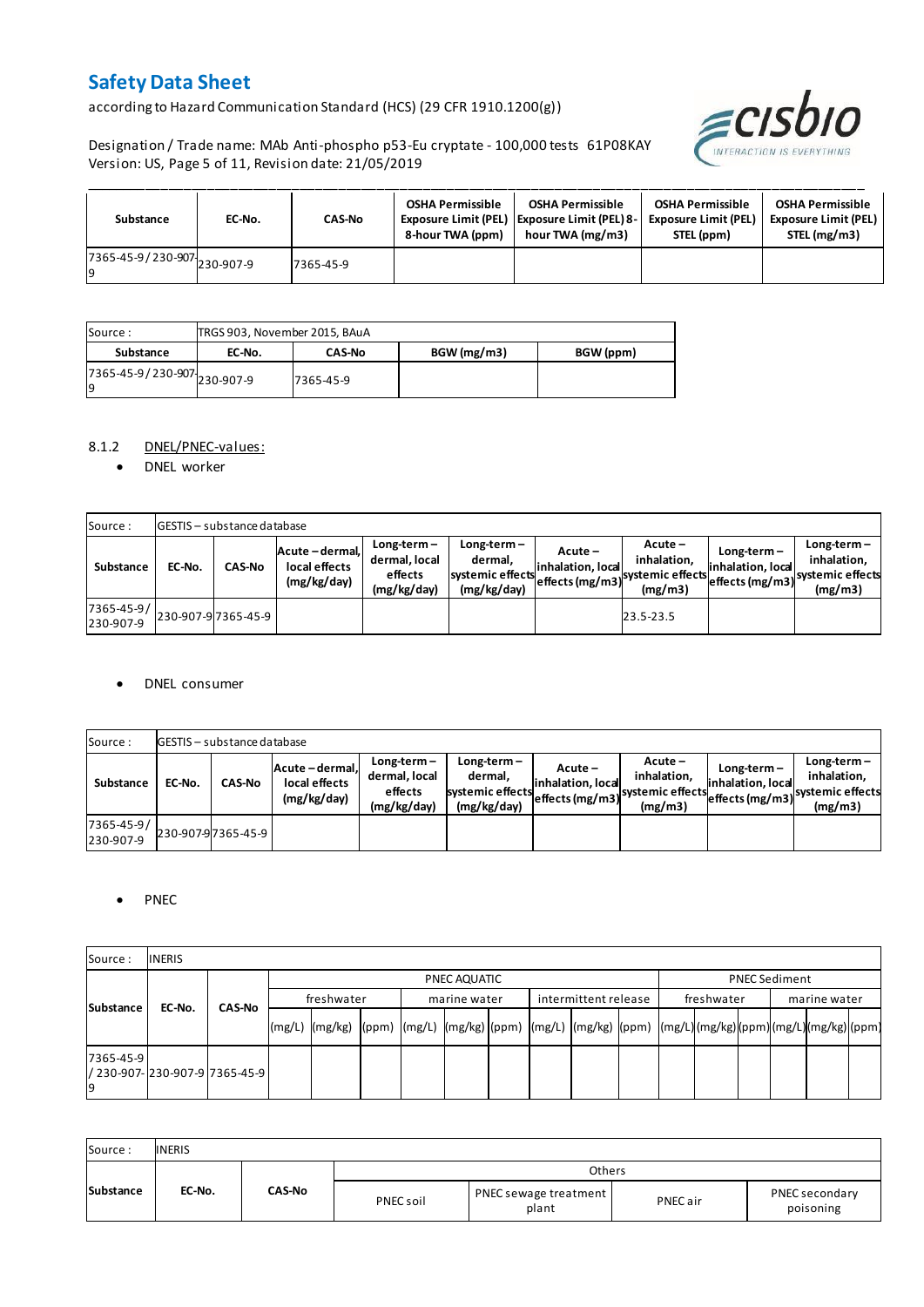according to Hazard Communication Standard (HCS) (29 CFR 1910.1200(g))

Designation / Trade name: MAb Anti-phospho p53-Eu cryptate - 100,000 tests 61P08KAY Version: US, Page 6 of 11, Revision date: 21/05/2019



|                                                                                       |           |  |  | $\left(\frac{mg}{L}\right)$ $\left(\frac{mg}{kg}\right)$ $\left(\frac{ppm}{g/L}\right)$ $\left(\frac{mg}{kg}\right)$ $\left(\frac{ppm}{g/L}\right)$ $\left(\frac{mg}{g}\right)$ $\left(\frac{mg}{g}\right)$ $\left(\frac{mg}{g}\right)$ $\left(\frac{ppm}{g/L}\right)$ |  |  |  |  |
|---------------------------------------------------------------------------------------|-----------|--|--|------------------------------------------------------------------------------------------------------------------------------------------------------------------------------------------------------------------------------------------------------------------------|--|--|--|--|
| $\begin{array}{ c c c c }\n 7365-45-9 & & 230-907-9 \\ 230-907-9 & & & \n\end{array}$ | 7365-45-9 |  |  |                                                                                                                                                                                                                                                                        |  |  |  |  |

#### *8.2 Exposure controls*

8.2.1 Appropriate engineering controls:

Technical measures and appropriate working operations should be given priority over the use of personal protective equipment. See section 7

8.2.2 Personal protective equipment:

Eye / Face protection: Safety glasses with side-shields ;

Skin protection:Gloves ;

Respiratory protection:Ensure adequate ventilation ;

Thermal hazards:

8.2.3 Environmental exposure controls:

Consumer exposure control

Measures related to consumer uses of the substance (as such or in mixtures):

Measures related to the service life of the substance in articles:

## **Section 9 : Physical and chemical properties**

#### *9.1 Information on basic physical and chemical properties*

**Appearance** 

| Physical state        | Liguid      |
|-----------------------|-------------|
| Colour                | Colorless : |
| Odour                 |             |
| Odour threshold (ppm) |             |

|                                                             |                                                                          |                                           | Value | Concentration<br>(mol/L) | Method | Temperature (°C) | Pressure (kPa) | Remark |
|-------------------------------------------------------------|--------------------------------------------------------------------------|-------------------------------------------|-------|--------------------------|--------|------------------|----------------|--------|
| pН                                                          |                                                                          |                                           |       |                          |        |                  |                |        |
| Melting point (°C)                                          |                                                                          |                                           |       |                          |        |                  |                |        |
| Freezing point (°C)                                         |                                                                          |                                           |       |                          |        |                  |                |        |
| Initial boiling point/boiling range (°C)                    |                                                                          |                                           |       |                          |        |                  |                |        |
| Flash point (°C)                                            |                                                                          |                                           |       |                          |        |                  |                |        |
| Evaporation rate (kg/m <sup>2</sup> /h)                     |                                                                          |                                           |       |                          |        |                  |                |        |
| Flammability (type : ) (%)                                  |                                                                          |                                           |       |                          |        |                  |                |        |
|                                                             | Upper explosive limit<br>Upper/lower<br>flammability or explosive<br>(%) |                                           |       |                          |        |                  |                |        |
|                                                             | limits<br>Lower explosive limit (%)                                      |                                           |       |                          |        |                  |                |        |
| Vapour pressure (kPa)                                       |                                                                          |                                           |       |                          |        |                  |                |        |
| Vapour density (g/cm <sup>3</sup> )                         |                                                                          |                                           |       |                          |        |                  |                |        |
|                                                             |                                                                          | Density (g/cm <sup>3</sup> )              |       |                          |        |                  |                |        |
| Densities                                                   |                                                                          | Relative density (g/cm <sup>3</sup> )     |       |                          |        |                  |                |        |
|                                                             |                                                                          | Bulk density (g/cm <sup>3</sup> )         |       |                          |        |                  |                |        |
|                                                             |                                                                          | Critical density (g/cm <sup>3</sup> )     |       |                          |        |                  |                |        |
| Solubility (Type: ) (g/L)                                   |                                                                          |                                           |       |                          |        |                  |                |        |
| Partition coefficient (log Pow)<br>n-octanol/water at pH :  |                                                                          |                                           |       |                          |        |                  |                |        |
| Auto-ignition temperature (°C)                              |                                                                          |                                           |       |                          |        |                  |                |        |
| Decomposition temperature (°C)<br>Decomposition energy : kJ |                                                                          |                                           |       |                          |        |                  |                |        |
| Viscosity                                                   |                                                                          | Viscosity, dynamic (poiseuille)           |       |                          |        |                  |                |        |
|                                                             |                                                                          | Viscosity, cinematic (cm <sup>3</sup> /s) |       |                          |        |                  |                |        |
|                                                             |                                                                          | <b>Explosive properties</b>               |       |                          |        |                  |                |        |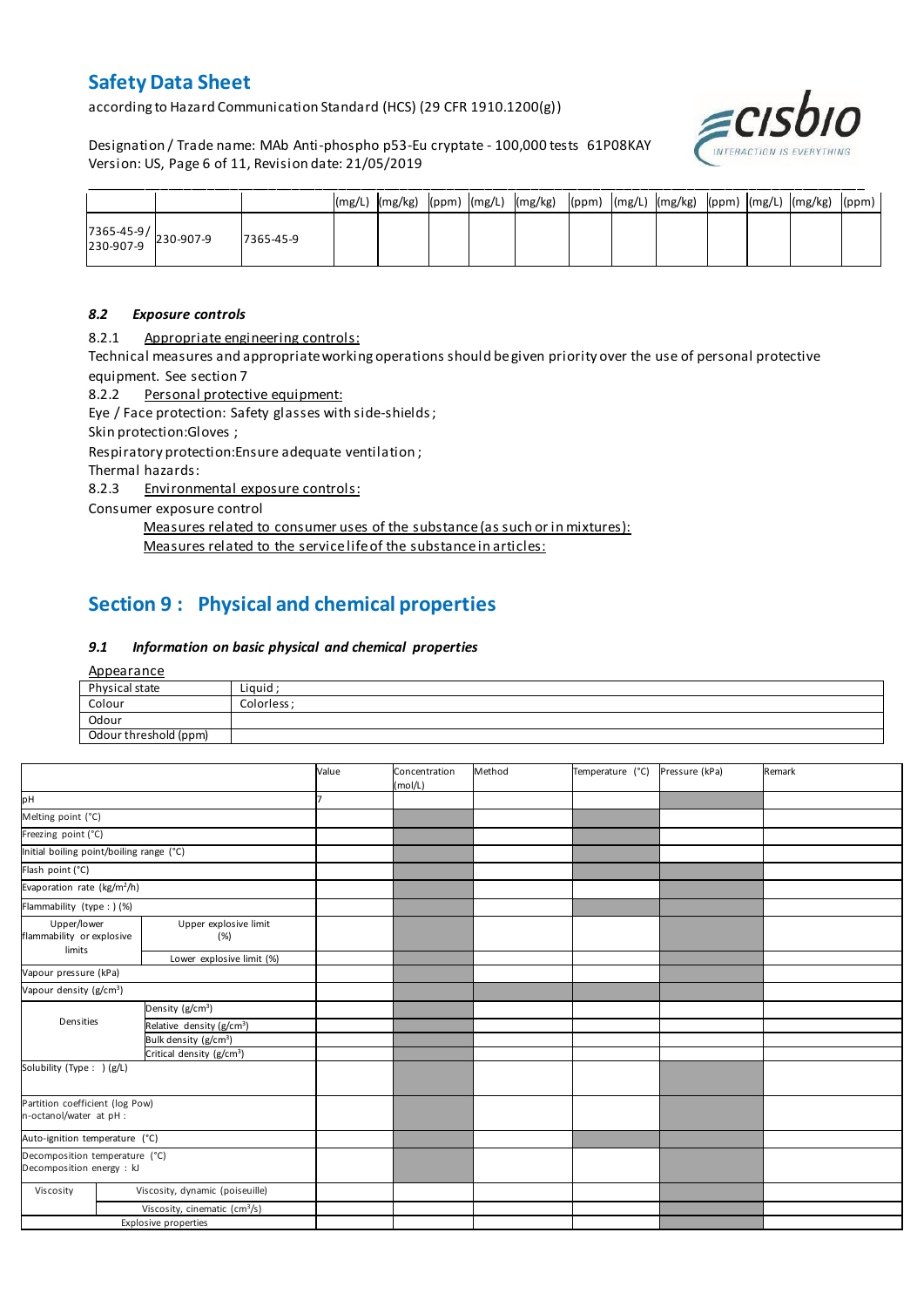according to Hazard Communication Standard (HCS) (29 CFR 1910.1200(g))

Designation / Trade name: MAb Anti-phospho p53-Eu cryptate - 100,000 tests 61P08KAY Version: US, Page 7 of 11, Revision date: 21/05/2019

\_\_\_\_\_\_\_\_\_\_\_\_\_\_\_\_\_\_\_\_\_\_\_\_\_\_\_\_\_\_\_\_\_\_\_\_\_\_\_\_\_\_\_\_\_\_\_\_\_\_\_\_\_\_\_\_\_\_\_\_\_\_\_\_\_\_\_\_\_\_\_\_\_\_\_\_\_\_\_\_\_\_\_\_\_\_\_\_\_\_\_\_\_\_\_\_\_\_\_\_\_



# Oxidising properties *9.2 Other information:*

No other relevant data available

### **Section 10 : Stability and reactivity**

#### *10.1 Reactivity*

This material is considered to be non-reactive under normal use conditions. ;

#### *10.2 Chemical stability*

- *10.3 Possibility of hazardous reactions*
- *10.4 Conditions to avoid:*

*10.5 Incompatible materials:*

#### *10.6 Hazardous decomposition products:*

Does not decompose when used for intended uses. ;

### **Section 11 : Toxicological information**

Toxicokinetics, metabolism and distribution

#### *11.1 Information on toxicological effects*

#### **Substances**

**Acute toxicity**

Animal data: Acute oral toxicity:

Acute dermal toxicity:

Acute inhalative toxicity:

Practical experience / human evidence: Assessment / Classification: General Remark:

**Skin corrosion/irritation**

Animal data: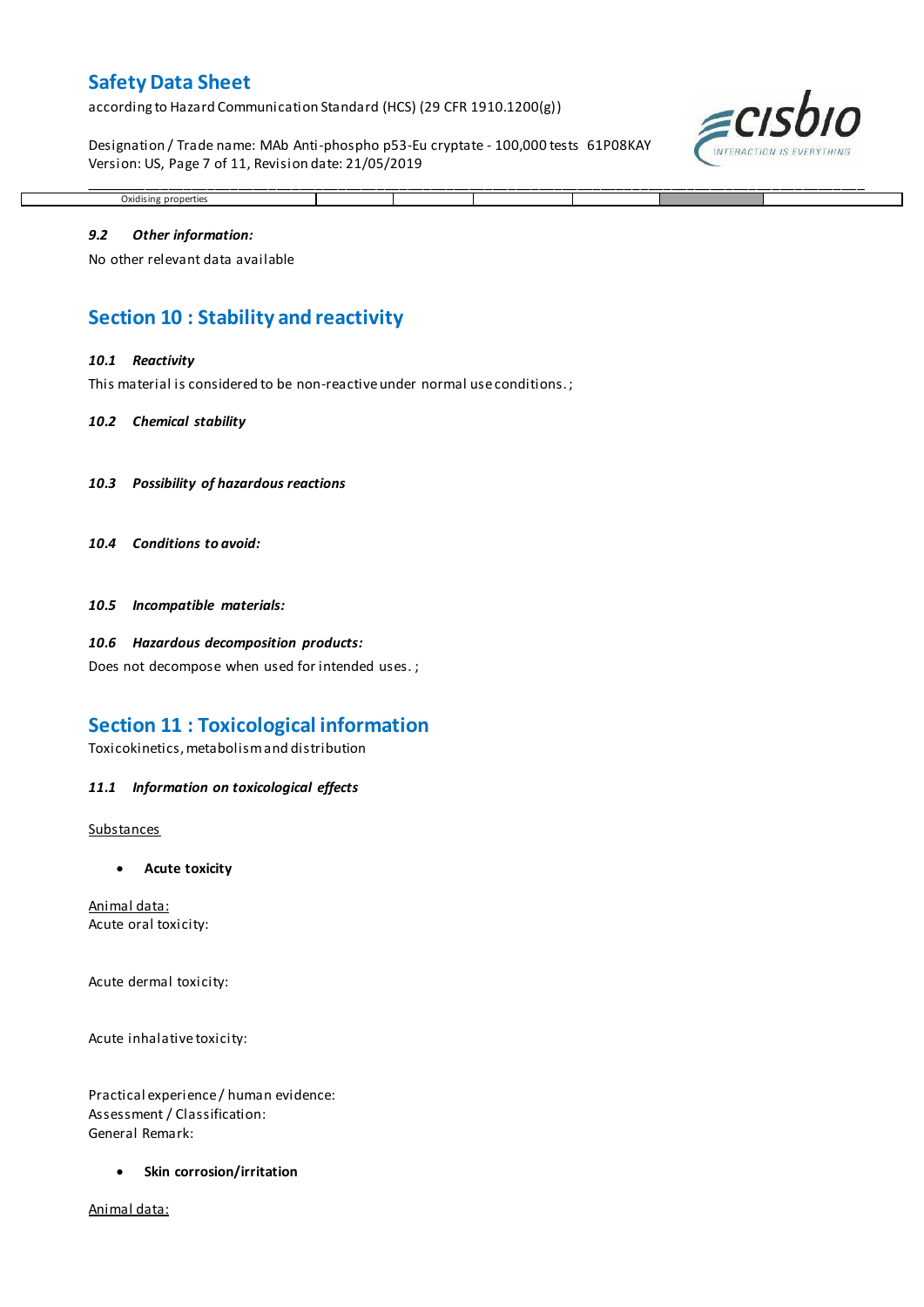according to Hazard Communication Standard (HCS) (29 CFR 1910.1200(g))

Designation / Trade name: MAb Anti-phospho p53-Eu cryptate - 100,000 tests 61P08KAY Version: US, Page 8 of 11, Revision date: 21/05/2019

\_\_\_\_\_\_\_\_\_\_\_\_\_\_\_\_\_\_\_\_\_\_\_\_\_\_\_\_\_\_\_\_\_\_\_\_\_\_\_\_\_\_\_\_\_\_\_\_\_\_\_\_\_\_\_\_\_\_\_\_\_\_\_\_\_\_\_\_\_\_\_\_\_\_\_\_\_\_\_\_\_\_\_\_\_\_\_\_\_\_\_\_\_\_\_\_\_\_\_\_\_



In-vitro skin test method: In-vitro skin test result:

Assessment / Classification:

**Eye damage/irritation**

Animal data:

In vitro eye test method: In vitro eye test result: Assessment / Classification:

C**MR effects (carcinogenity, mutagenicity and toxicity for reproduction)**

o Germ cell mutagenicity:

Animal data:

Assessment / Classification:

o Carcinogenicity

Practical experience / human evidence: Animal data:

Other information: Assessment / Classification:

o Reproductive toxicity

Practical experience / human evidence: Animal data:

Other information: Assessment / Classification:

Overall assessment on CMR properties:

- **Specific target organ toxicity (single exposure)**
	- o STOT SE 1 and 2

Animal data:

Other information:

o STOT SE 3

Practical experience / human evidence:

Other information: Assessment / Classification:

**Specific target organ toxicity (repeated exposure)**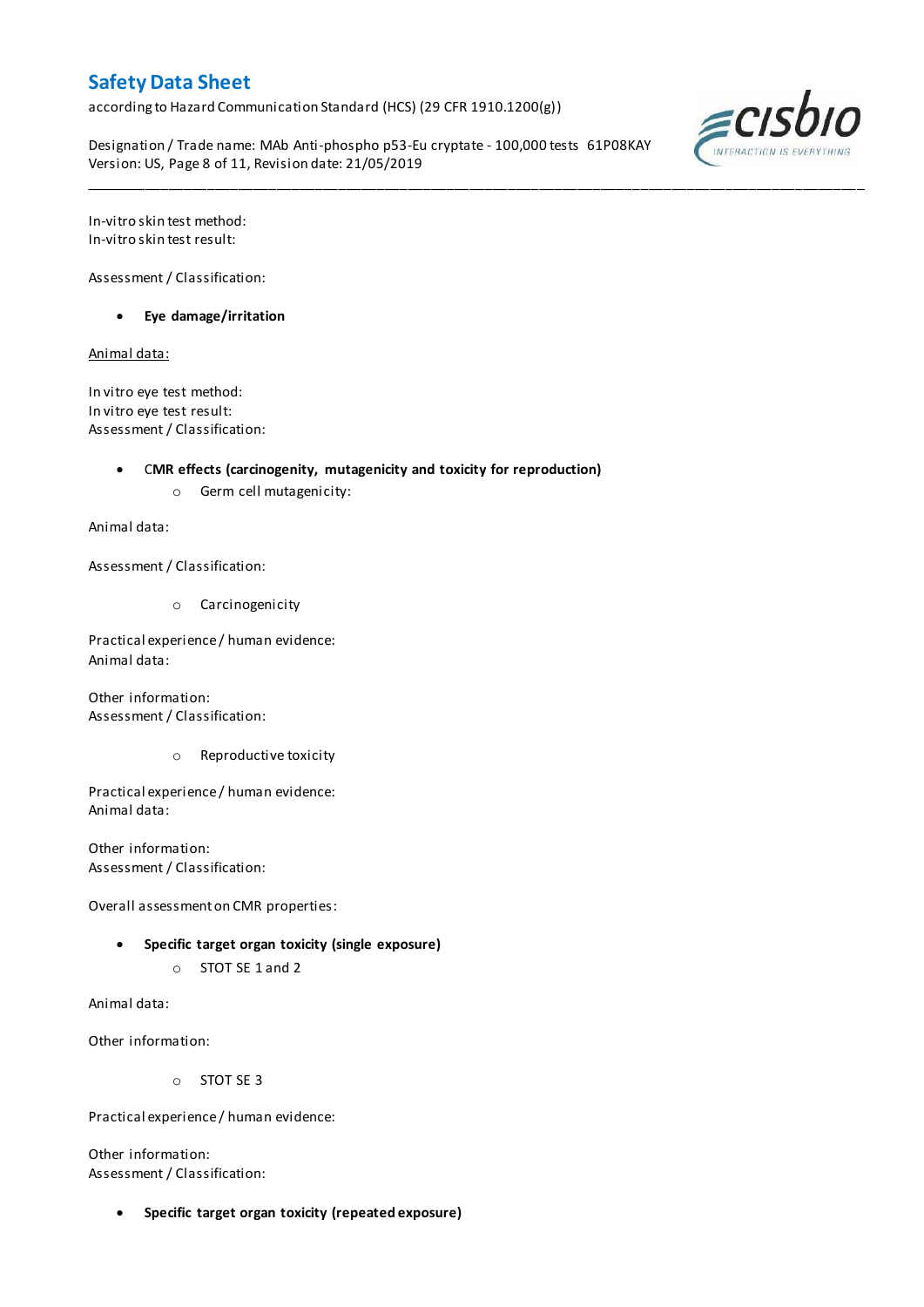according to Hazard Communication Standard (HCS) (29 CFR 1910.1200(g))

Designation / Trade name: MAb Anti-phospho p53-Eu cryptate - 100,000 tests 61P08KAY Version: US, Page 9 of 11, Revision date: 21/05/2019



Practical experience / human evidence: Animal data:

Assessment / Classification: Other information

**Aspiration hazard**

Practical experience / human evidence: Experimental data: viscosity data: see SECTION 9. Assessment / Classification: Remark:

11.1.1 Mixtures No toxicological information is available for the mixture itself

### **Section 12 : Ecological information**

In case that test data regarding one endpoint/differentiation exist for the mixture itself, the classification is carried out according to the substance criteria (excluding biodegradation and bioaccumulation). If no test data exist, the criteria for mixture classification has to be used (calculation method) in this case the toxicological data of the ingredients are shown.

\_\_\_\_\_\_\_\_\_\_\_\_\_\_\_\_\_\_\_\_\_\_\_\_\_\_\_\_\_\_\_\_\_\_\_\_\_\_\_\_\_\_\_\_\_\_\_\_\_\_\_\_\_\_\_\_\_\_\_\_\_\_\_\_\_\_\_\_\_\_\_\_\_\_\_\_\_\_\_\_\_\_\_\_\_\_\_\_\_\_\_\_\_\_\_\_\_\_\_\_\_

#### *12.1 Aquatic toxicity:*

Acute (short-term) fish toxicity

Chronic (long-term) fish toxicity

Acute (short-term) toxicity to crustacea

Chronic (long-term) toxicity to crustacea

Acute (short-term) toxicity to algae and cyanobacteria

Toxicity to microorganisms and other aquatic plants / organisms

Assessment / Classification:

*12.2 Persistence and degradability* Biodegradation:

Abiotic Degradation:

Assessment / Classification:

*12.3 Bioaccumulative potential* Bioconcentration factor (BCF):

*12.4 Mobility in soil*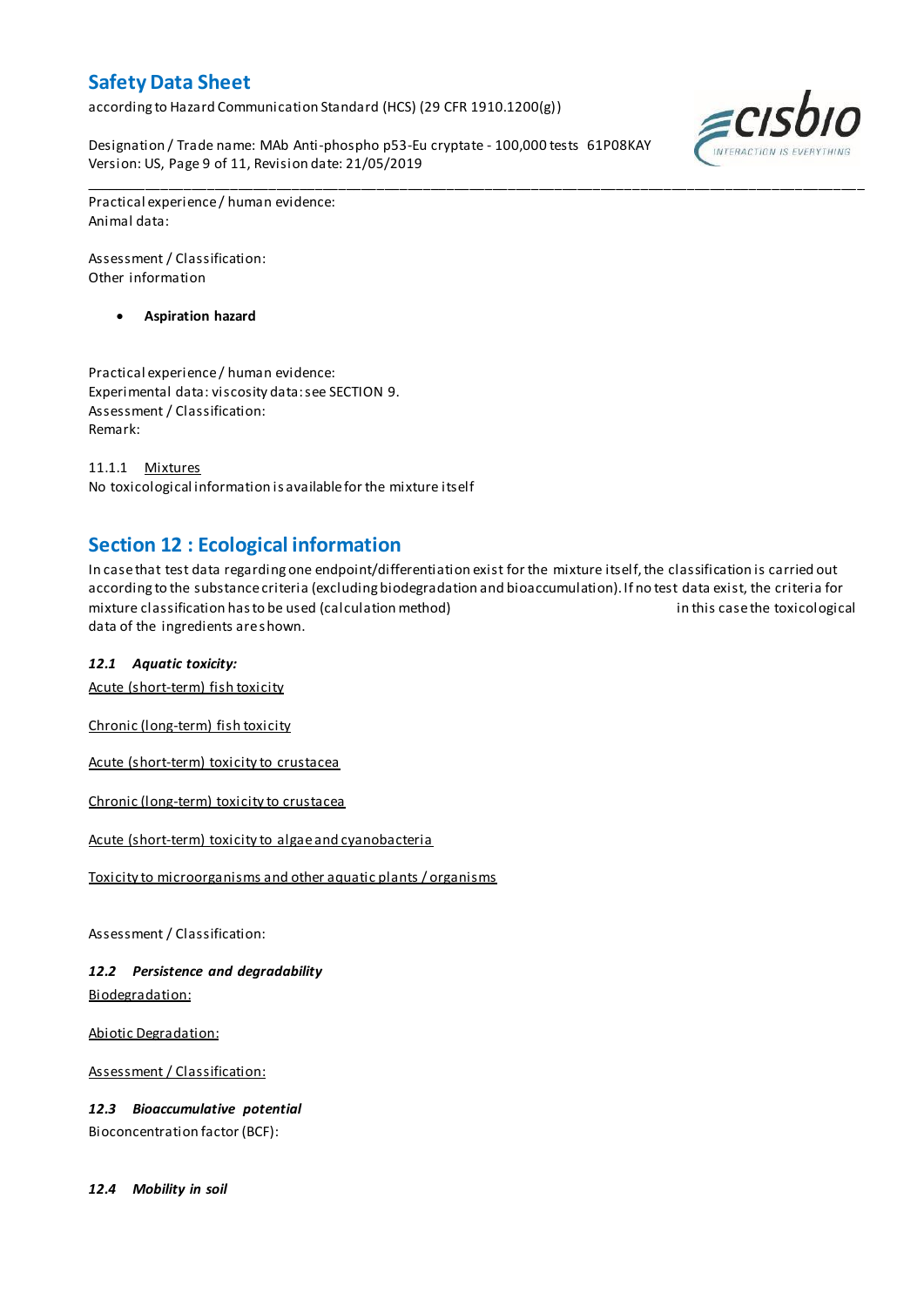according to Hazard Communication Standard (HCS) (29 CFR 1910.1200(g))

Designation / Trade name: MAb Anti-phospho p53-Eu cryptate - 100,000 tests 61P08KAY Version: US, Page 10 of 11, Revision date: 21/05/2019



#### *12.5 Results of PBT and vPvB assessment*

#### *12.6 Other adverse effects:*

Additional ecotoxicological information:

### **Section 13 : Disposal considerations**

#### *13.1 Waste treatment methods*

Waste treatment options: Dispose of waste according to applicable legislation. ;

Other disposal recommendations: Additional information:

### **Section 14 : Transport information**

#### ADR/RID/AND/IMDG/IATA

| UN No.                     |  |
|----------------------------|--|
| UN Proper shipping name    |  |
| Transport hazard class(es) |  |
| Hazard label(s)            |  |
|                            |  |
| Packing group              |  |

\_\_\_\_\_\_\_\_\_\_\_\_\_\_\_\_\_\_\_\_\_\_\_\_\_\_\_\_\_\_\_\_\_\_\_\_\_\_\_\_\_\_\_\_\_\_\_\_\_\_\_\_\_\_\_\_\_\_\_\_\_\_\_\_\_\_\_\_\_\_\_\_\_\_\_\_\_\_\_\_\_\_\_\_\_\_\_\_\_\_\_\_\_\_\_\_\_\_\_\_\_

#### *Transport in bulk according to Annex II of MARPOL 73/78 and the IBC Code*

| Land transport (ADR/RID)                                             |                                                  |
|----------------------------------------------------------------------|--------------------------------------------------|
| Classification code ADR:                                             | Special Provisions for ADR/RID:                  |
| Limited quantities for ADR/RID:                                      | Excepted Quantities for ADR/RID:                 |
| Packing Instructions for ADR/RID:                                    |                                                  |
| Special packing provisions for ADR/RID:                              |                                                  |
| Mixed packing provisions:                                            | Portable tanks and bulk containers Instructions: |
| Portable tanks and bulk containers Special Provisions:               |                                                  |
| <b>ADR Tank Code:</b>                                                | ADR Tank special provisions:                     |
| Vehicle for tank carriage:                                           | Special provisions for carriage Packages:        |
| Special provisions for carriage Bulk:                                |                                                  |
| Special provisions for carriage for loading, unloading and handling: |                                                  |
| Special Provisions for carriage Operation:                           |                                                  |
| Hazard identification No:                                            | Transport category (Tunnel restriction code):    |
| <b>Sea transport (IMDG)</b>                                          |                                                  |
| Marine Pollutant:                                                    | Subsidiary risk(s) for IMDG:                     |
| Packing provisions for IMDG:                                         | Limited quantities for IMDG:                     |
| Packing instructions for IMDG:                                       | <b>IBC</b> Instructions:                         |
| <b>IBC Provisions:</b>                                               | <b>IMO</b> tank instructions:                    |
| UN tank instructions:                                                | Tanks and bulk Provisions:                       |
| EmS:                                                                 | Stowage and segregation for IMDG:                |
| Properties and observations:                                         |                                                  |
| <b>Inland waterway transport (ADN)</b>                               |                                                  |

Classification Code ADN: Special Provisions ADN: